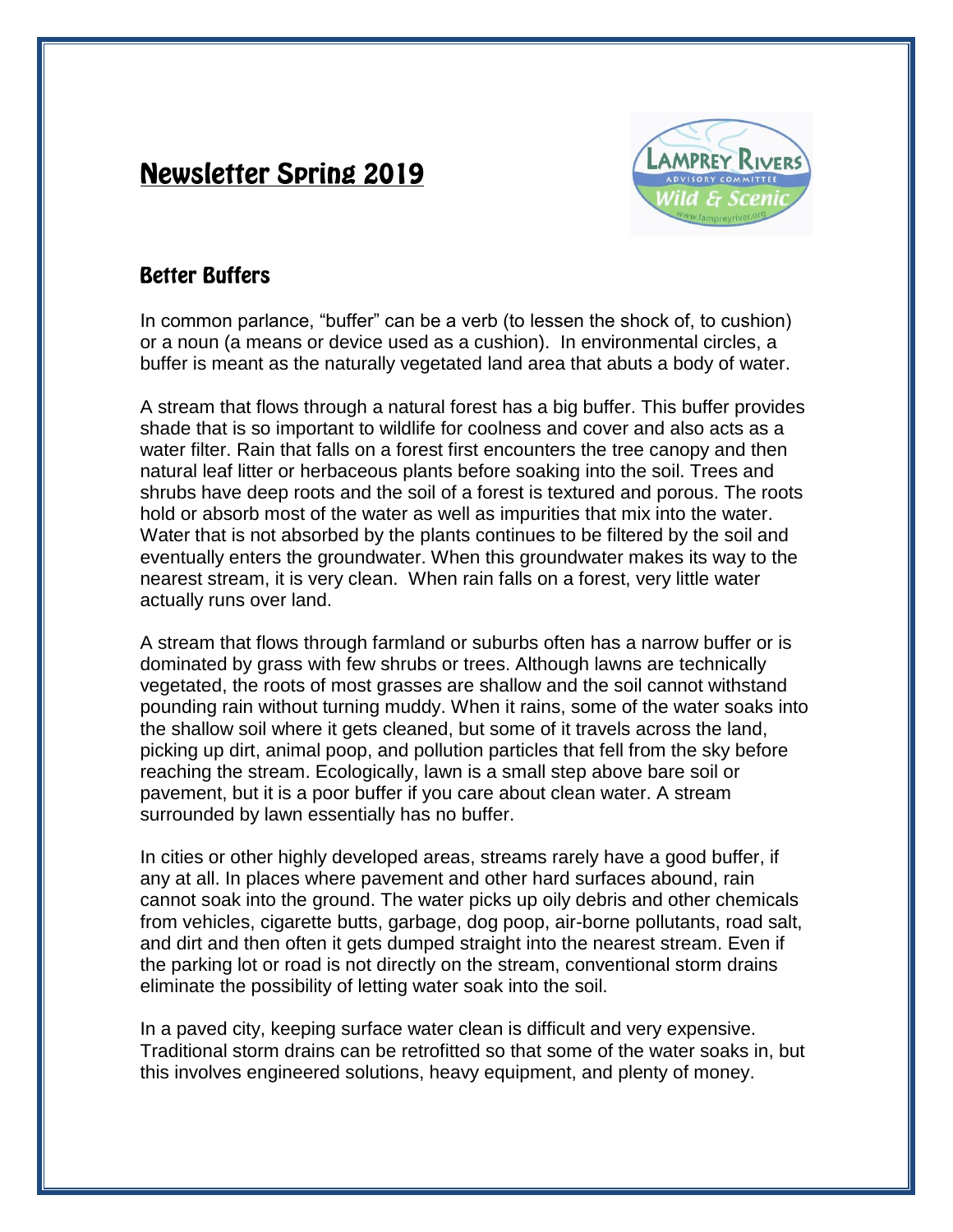Whether conventional or retrofitted, these human systems require frequent maintenance and periodic replacement.

The most efficient and inexpensive way to keep water clean is to keep a natural buffer at least 50-250 feet wide adjacent to surface water, such as streams, rivers, ponds, and estuaries (the bigger the body of water, the larger the buffer needed to keep it clean). Planting more shrubs and trees, especially adjacent to surface water, beautifies one's property and helps to ensure clean water for everyone.

For more information about what homeowners can do to keep our water clean by protecting or building a resilient buffer, check out *Landscaping at the Water's Edge*, (free!) from the UNH Cooperative Extension [https://extension.unh.edu/resource/landscaping-waters-edge-book.](https://extension.unh.edu/resource/landscaping-waters-edge-book)

#### **Think Mink**



New Hampshire is home to several members of the mustelid family: skunks, otters, fishers, weasels, martens, and minks. Of these, otters and minks are the most likely to be seen in and around water.

en.wikipedia.org

Minks have a rich brown-to-black fur covering the sleek body. The total length is about 19 to 28 inches, with the tail about half the length. The minks' long neck, small ears, short legs, and semi-webbed feet are similar to those of otters, but minks are considerably smaller and have thinner tails.

What minks lack in size, they make up for in scrappiness. Their diet consists of fish, frogs, crayfish, water fowl, and rodents, including muskrats. They evade many predators through their mostly nocturnal lifestyle and many temporary tunnels, but do not shy away from self-defense, including a release of skunk-like fluid from the anal gland.

Minks mate in winter through spring, but the onset of actual embryonic development can be delayed by up to 45 days, possibly in response to the availability of food. Litters of 3 to 6 kits, but occasionally up to 16, are born in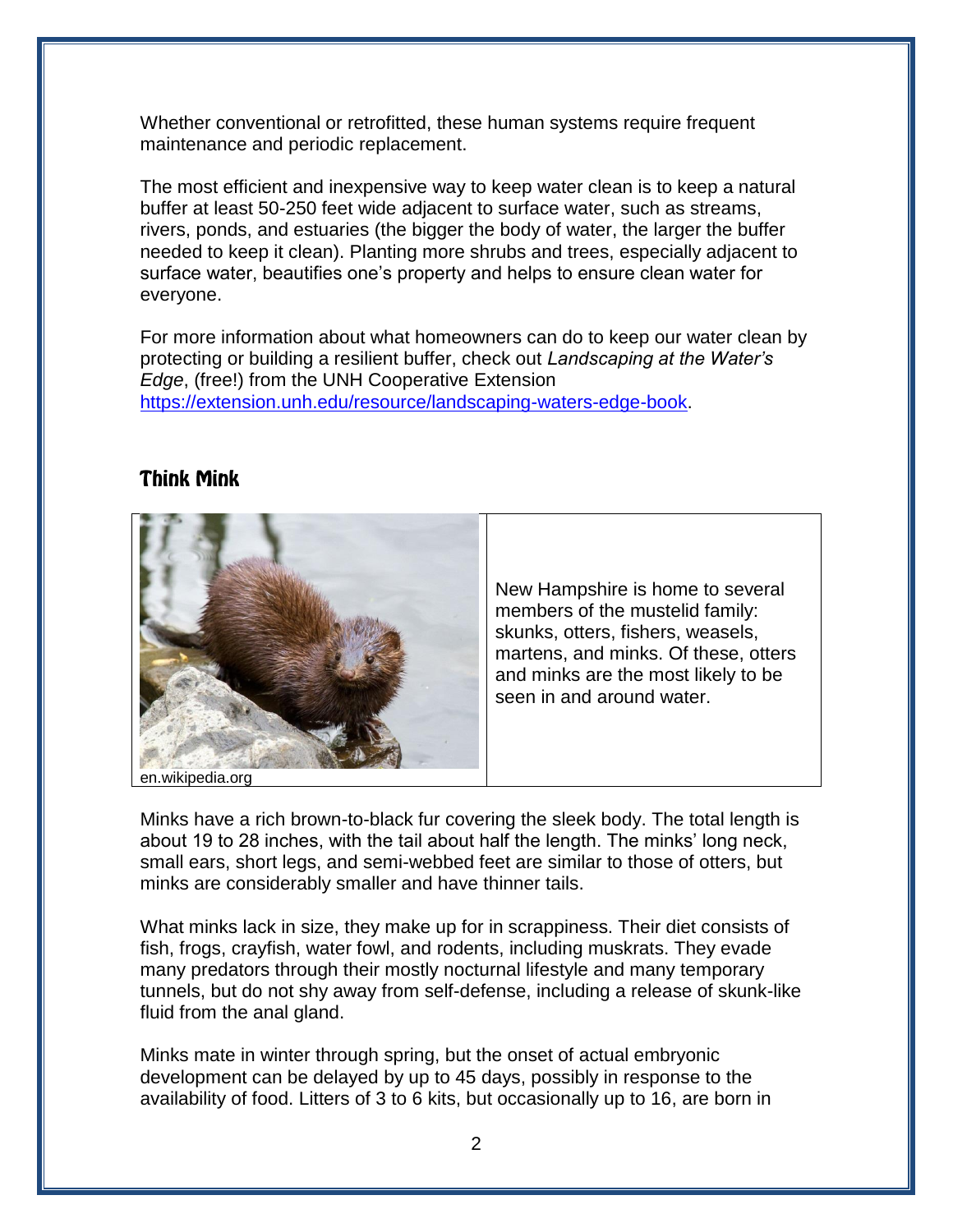spring. The young stay with their mother until fall, when they leave to establish territories of their own.

Minks are primarily aquatic and swim by undulating their torsos. When they run on land, they have a bounding, hunch-backed gait. They occasionally climb trees. Vocalizations consist of shrieking or hissing and are usually made during encounters with other minks or predators. Although their natural habitat is the forested corridor adjacent to rivers or around wetlands, they also can be found near urban streams.

If you are fortunate enough to catch a glimpse of one of these native creatures, be sure to give that mink a wink.

## **Rivers for Change Comes to NH**

The Lamprey River community is fortunate to have been chosen as a focus river this year by the non-profit group, Rivers for Change. The mission of the organization is to connect people to rivers through Source to Sea adventures. They envision a world where people and communities are active stewards of river systems with a holistic understanding of their interconnectedness and interdependence. They accomplish their goal using three core strategies:

- Connecting People to People
	- o fostering community dialogue about rivers
	- o cultivating relationships and networks
	- o acting as a conduit between geographically separate communities and organizations
- Connecting People to Rivers
	- o actively engaging people in their backyard river
	- $\circ$  building people's understanding of a river from its source to the sea
	- o telling a river's story from source to sea
- Connecting Rivers
	- o building relationships between communities and organizations in different watersheds
	- $\circ$  creating a visual representation of the interconnectedness of rivers

In May, a small group of experienced paddlers will go Source to Sea, starting in Northwood and ending in Newmarket. Along the way, they will document what they encounter: flow, obstacles, developed vs. natural surroundings, wildlife, scenic views, erosion of river banks, etc.

From July 8-12, they will engage middle school Student Ambassadors in five days of paddling and experiential learning. Participants will become proficient in paddling kayaks, canoes, and standup paddleboards while learning proper technique, safety, and leadership.